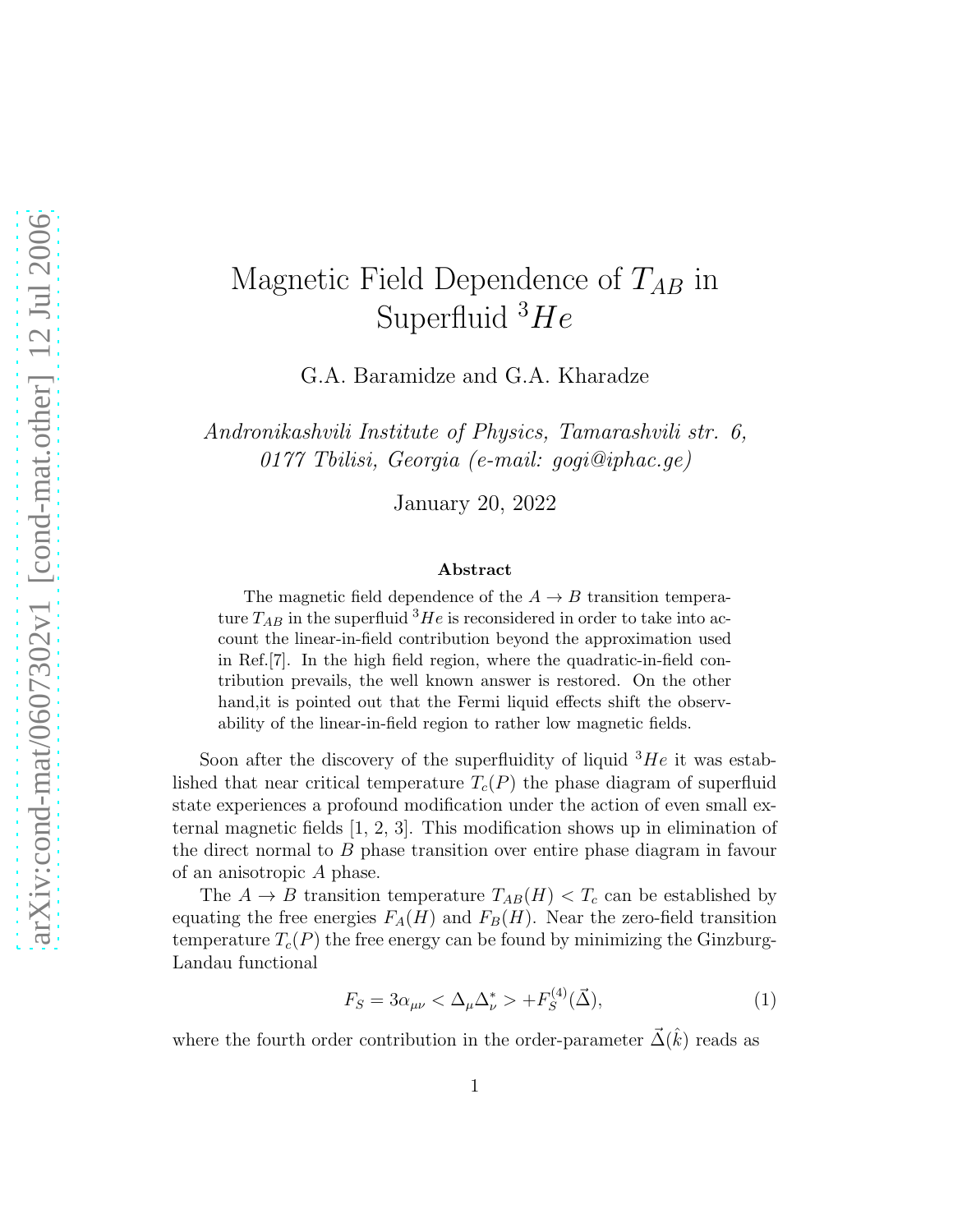$$
F_S^{(4)} = 9\{\beta_1 < \Delta_\mu \Delta_\mu > \langle \Delta_\nu^* \Delta_\nu^* > +\beta_2 < |\vec{\Delta}|^2 >^2 + \beta_3 < \Delta_\mu \Delta_\nu > \langle \Delta_\mu^* \Delta_\nu^* > \\ & + \beta_4 < \Delta_\mu \Delta_\nu^* > \langle \Delta_\mu^* \Delta_\nu > +\beta_5 < \Delta_\mu \Delta_\nu^* > \langle \Delta_\mu \Delta_\nu^* > \rangle \tag{2}
$$

In Eqs. (1) and (2) the spin-vector  $\vec{\Delta}$  is defined according to the general expression for the order-parameter  $A_{\mu i}$  of the spin-triplet p-wave Cooper condensate:  $\Delta_{\mu}(\hat{k}) = A_{\mu i} \hat{k}_i$ , and the angular brackets  $\langle \cdots \rangle$  stand for an average over the momentum direction  $\hat{k}$  on the Fermi surface. In presence of a magnetic field  $\vec{H}$  the tensor coefficient  $\alpha_{\mu\nu}$  of the second order term in  $Eq.(1)$  reads as

$$
\alpha_{\mu\nu} = \alpha \delta_{\mu\nu} + ig_1 \varepsilon_{\mu\nu\lambda} H_\lambda + g_2 H_\mu H_\nu,\tag{3}
$$

where

$$
\alpha = \frac{1}{3} N_F \ln\left(\frac{T}{T_c}\right),\tag{4a}
$$

$$
g_1 H = -\frac{1}{3} N_F \eta h,\tag{4b}
$$

$$
g_2 H^2 = \frac{1}{3} N_F \kappa h^2,\tag{4c}
$$

with  $h = \hbar \gamma H/(2k_B T_c) = H/H_o$ . The dimensionless coefficients  $\eta$  and  $\kappa$ could be considered as the phenomenological quantities although their values can be estimated according to the microscopic calculations. In the weakcoupling approximation [4]

$$
\eta_{wc} = \frac{N'_F}{N_F} k_B T_c \ln\left(\frac{2\gamma_E \omega_c}{\pi T_c}\right) \tag{5}
$$

where  $N_F'$  stands for the derivative of the quasiparticle DOS with respect to the energy at the Fermi level. A detailed calculations which take into account the linear-in-field corrections to the Fermi liquid parameters are performed in Ref. [5].

As to the  $\kappa$ -coefficient, it stems from the free energy part

$$
\delta F_H^{(2)} = \frac{1}{2} \delta \chi_s H^2, \qquad \delta \chi_s = \chi_s - \chi_N,\tag{6}
$$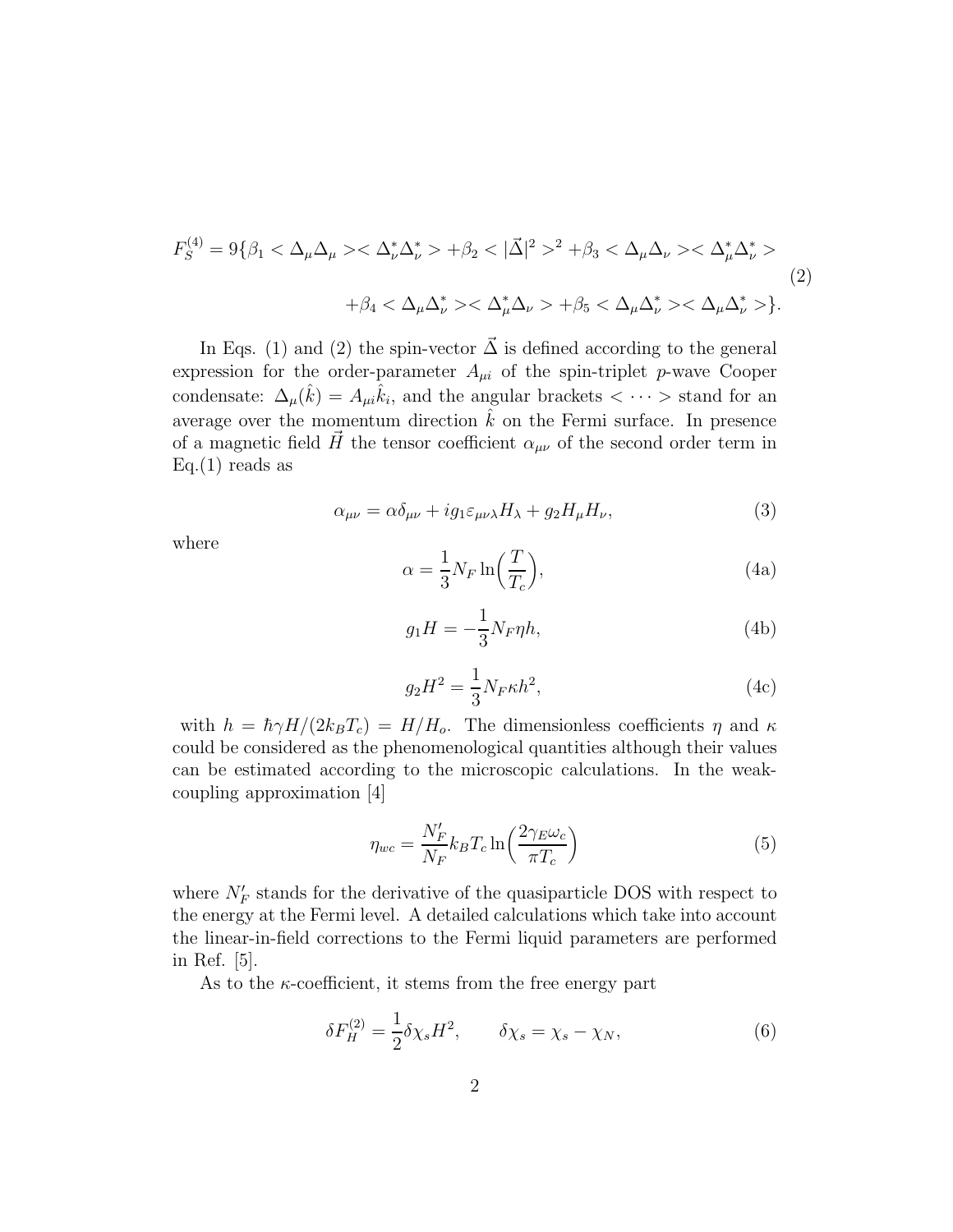where  $\chi_s(\chi_N)$  stands for the magnetic susceptibility of the superfluid (normal) phase. For the B phase near  $T_c$ ,  $\delta F_H^{(2)} = g_2 H^2 \Delta^2$  where  $g_2 H^2$  is given according to Eq. (4c) with

$$
\kappa = \frac{7\zeta(3)}{4\pi^2} \frac{1}{(1 + F_o^a)^2} \tag{7}
$$

Here the Fermi liquid parameter  $F_o^a \cong -3/4$  and is weakly pressure dependent.

As it is well known, the linear-in-field term (4b) is the origin of a tiny splitting of the  $\tilde{A}$  phase (due to a small asymmetry of the density of quasiparticle states at the Fermi level). The quadratic-in-field contribution (4c) gives rise to the magnetic field suppression of  $\Delta_{\uparrow\downarrow}$  component of the energy gap of the B phase.

Based on the argument that the term (4b) is rather small, in the majority of considerations of  $T_{AB} = T_{AB}(H)$  this term is usually discarded, and in a standard way one starts from the following expressions for the equilibrium free energies of the  $A$  and  $B$  phases:

$$
F_A = -\frac{1}{4\beta_{245}}\alpha^2,
$$
\n(8a)

$$
F_B = -\frac{1}{2(3\beta_{12} + \beta_{345})} \left[ \frac{3}{2} \alpha^2 + g_2 H^2 \alpha + \frac{2\beta_{12} + \beta_{345}}{2\beta_{345}} (g_2 H^2)^2 \right].
$$
 (8b)

Since here the linear-in-field contribution (proportional to  $g_1$ ) is dropped, the action of the magnetic field appears only in  $F_B$ .

Equating (8a) and (8b) it is found that  $T_{AB}(H)$  is to be obtained from the equation

$$
\varphi = \alpha^2 + a\alpha + b = 0 \tag{9}
$$

with

$$
a = 2P_1 g_2 H^2,
$$
  
\n
$$
b = P_1^2 (1 - q_1)(g_2 H^2)^2
$$
\n(10)

where the coefficients  $P_1$  and  $q_1$  are defined in the Appendix. From Eq.(9) it follows the answer for  $\tau_{AB} = 1 - T_{AB}/T_c$ :

$$
\tau_{AB} = P_1(1 + \sqrt{q_1})\kappa h^2 \tag{11}
$$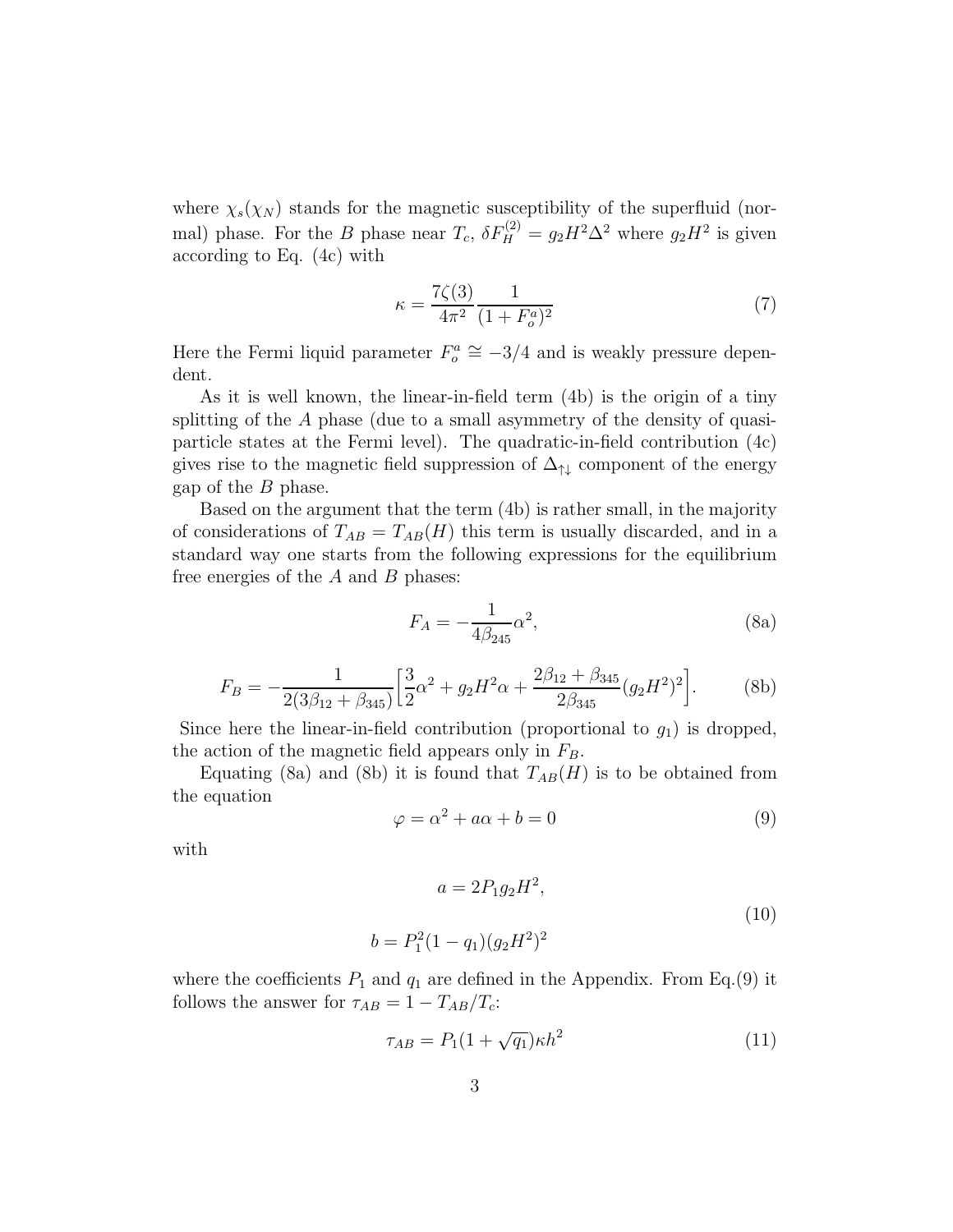which reproduces a well known result obtained in Ref.[6].

Now we turn to the role of the linear-in-field contribution to  $T_{AB}(H)$ . This question was first posed in Ref.[7]. The starting point is the construction of the expressions for  $F_{A2}(H)$  and  $F_B(H)$ , the contribution (4b) being taken into account. In a standard way it is established that

$$
F_{A2} = -\frac{1}{4\beta_{245}} \left[ \alpha^2 - \frac{\beta_{245}}{\beta_5} g_1^2 H^2 \right],\tag{12}
$$

$$
F_B = -\frac{1}{2(3\beta_{12} + \beta_{345})} \left\{ \frac{3}{2}\alpha^2 + g_2 H^2 \alpha + \frac{3\beta_{12} + \beta_{345}}{\beta_4 - (3\beta_1 + \beta_{35})} g_1^2 H^2 + \frac{2\beta_{12} + \beta_{345}}{2\beta_{345}} (g_2 H^2)^2 + \frac{(3\beta_{12} + \beta_{345})^2}{(3\beta_1 + \beta_{35} - \beta_4)^2} \left[ \frac{\beta_1}{\beta_{345}} \frac{g_1^2 g_2 H^4}{\alpha} + \frac{\beta_1 (3\beta_{12} + \beta_{345})}{4(3\beta_1 + \beta_{35} - \beta_4)^2} \frac{g_1^4 H^4}{\alpha^2} \right] \right\}.
$$
\n
$$
(13)
$$

Comparison of  $F_{A2}$  and  $F_B$  gives an equation for  $T_{AB}(H)$ :

$$
\varphi(T_{AB}/T_c) = \alpha^4 + a\alpha^3 + b\alpha^2 + c\alpha + d = 0 \tag{14}
$$

where now

$$
a = 2P_1g_2H^2,
$$
  
\n
$$
b = -P_1P_2P_3g_1^2H^2 + P_1^2(1 - q_1)(g_2H^2)^2,
$$
  
\n
$$
c = -P_1P_2^2P_4g_1^2g_2H^4,
$$
  
\n
$$
d = -P_1P_2^3P_5(g_1H)^4.
$$
\n(15)

The definition of all the coefficients  $P_a$  is given in the Appendix.

In Ref.  $[7]$  the second and third lines in Eq.  $(13)$ , containing terms on the order  $H<sup>4</sup>$  were neglected. This has the following influence on the answer for  $T_{AB}(H)$ : i) neglection of the contribution proportional to  $(g_2H^2)^2$  makes it impossible one to reproduce the correct answer given by Eq.(11) (the term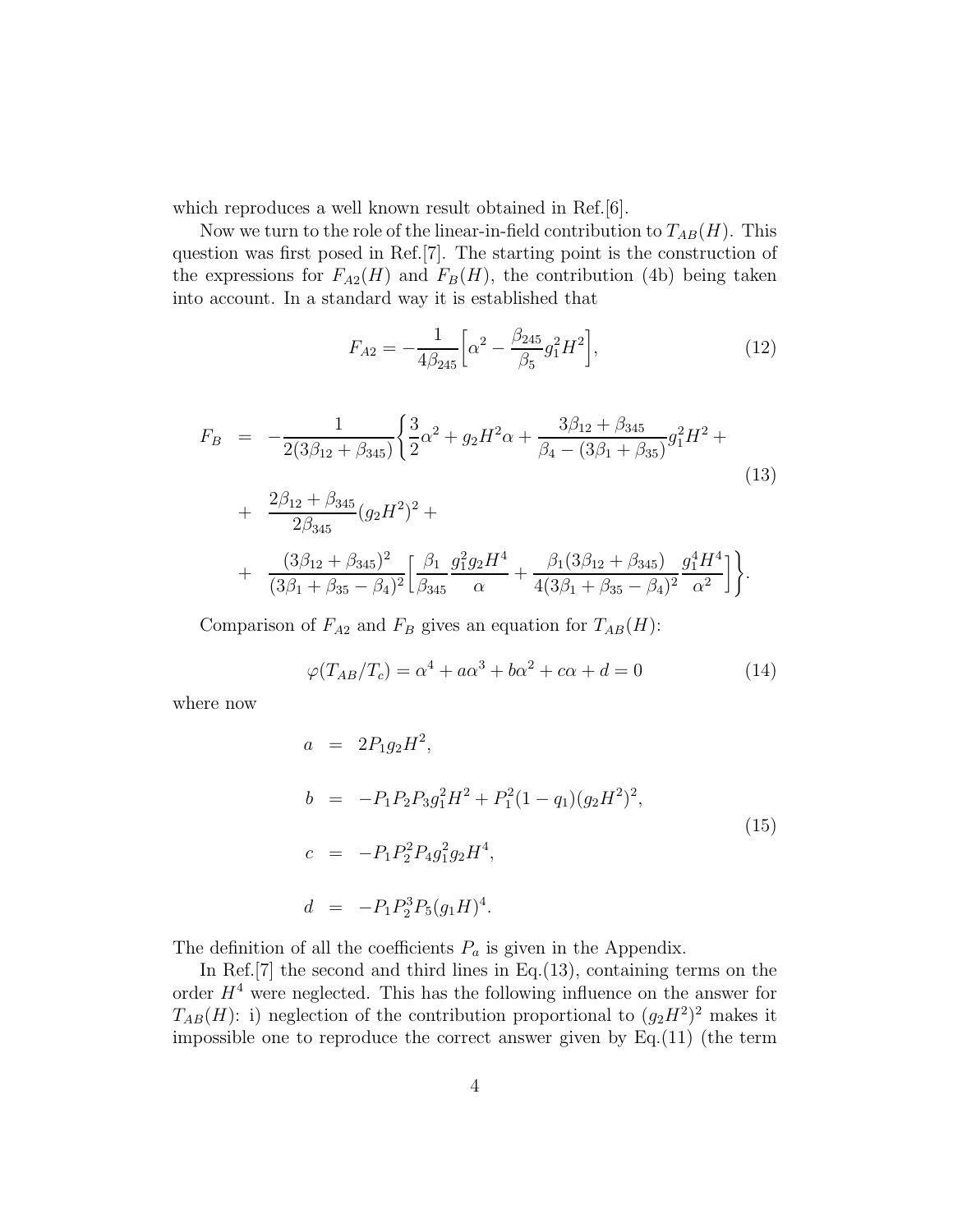$\sqrt{q_1}$  will be lost), ii) neglection of the contribution collected in the square brackets of the third line of Eq.(13) changes the answer for the linear-in-field contribution to  $T_{AB}(H)$ . To avoid this drawbacks we address Eq.(14) and, as a first step, perform the variable transformation  $\alpha \to x - \frac{1}{4}$  $\frac{1}{4}a$ , after which an equation for  $x(T_{AB}/T_c)$  is obtained:

$$
\varphi(T_{AB}/T_c) = x^4 + Ax^2 + Bx + C = 0 \tag{16}
$$

with the coefficients

$$
A = -\Big[P_1P_2P_3(g_1H)^2 + \frac{1}{2}P_1^2(1+2q_1)(g_2H^2)^2\Big],
$$
  
\n
$$
B = q_1P_1^3(g_2H^2)^3 + q_2P_1P_2g_1^2g_2H^4,
$$
  
\n
$$
C = -P_1P_2^3P_5(g_1H)^4 + \frac{1}{16}P_1^4(1-4q_1)(g_2H^2)^4 + \frac{1}{4}P_1^2P_2(P_1P_3 - 2q_2)(g_1g_2H^3)^2.
$$
  
\n(17)

It is to be noticed, that as a result of the variable transformation used, in Eq. (16) the cubic term is absent. At the same time the coefficient of the linear term  $B$  is zero in the weak-coupling approximation.

In order to solve Eq. (16) we use the decomposition  $x = x_o - \sqrt{q_1}P_1g_2H^2$ which generates the decomposition  $\varphi = \varphi_o + \delta \varphi$  with  $\varphi_o$  being the solution of the equation

$$
\varphi_o = x_o^4 + A_o x_o^2 + C_o = 0,\tag{18}
$$

where  $A_o$  and  $C_o$  are the coefficients A and C taken at  $q_1 = q_2 = 0$ .

From Eq. (18) it is found that

$$
x_o(T_{AB}/T_c) = -\sqrt{P_o^2(g_1H)^2 + \frac{1}{4}P_1^2(g_2H^2)^2}
$$
\n(19)

where

$$
P_o^2 = \frac{1}{2} P_1 P_2 P_3 [1 + \sqrt{1 + 4P_2 P_5 / P_1 P_3^2}].
$$
\n(20)

The direct inspection shows that  $\delta\varphi$  is the sum of terms proportional to the powers of q and the minimal power in H contained in  $\delta\varphi$  is  $H^5$ . For this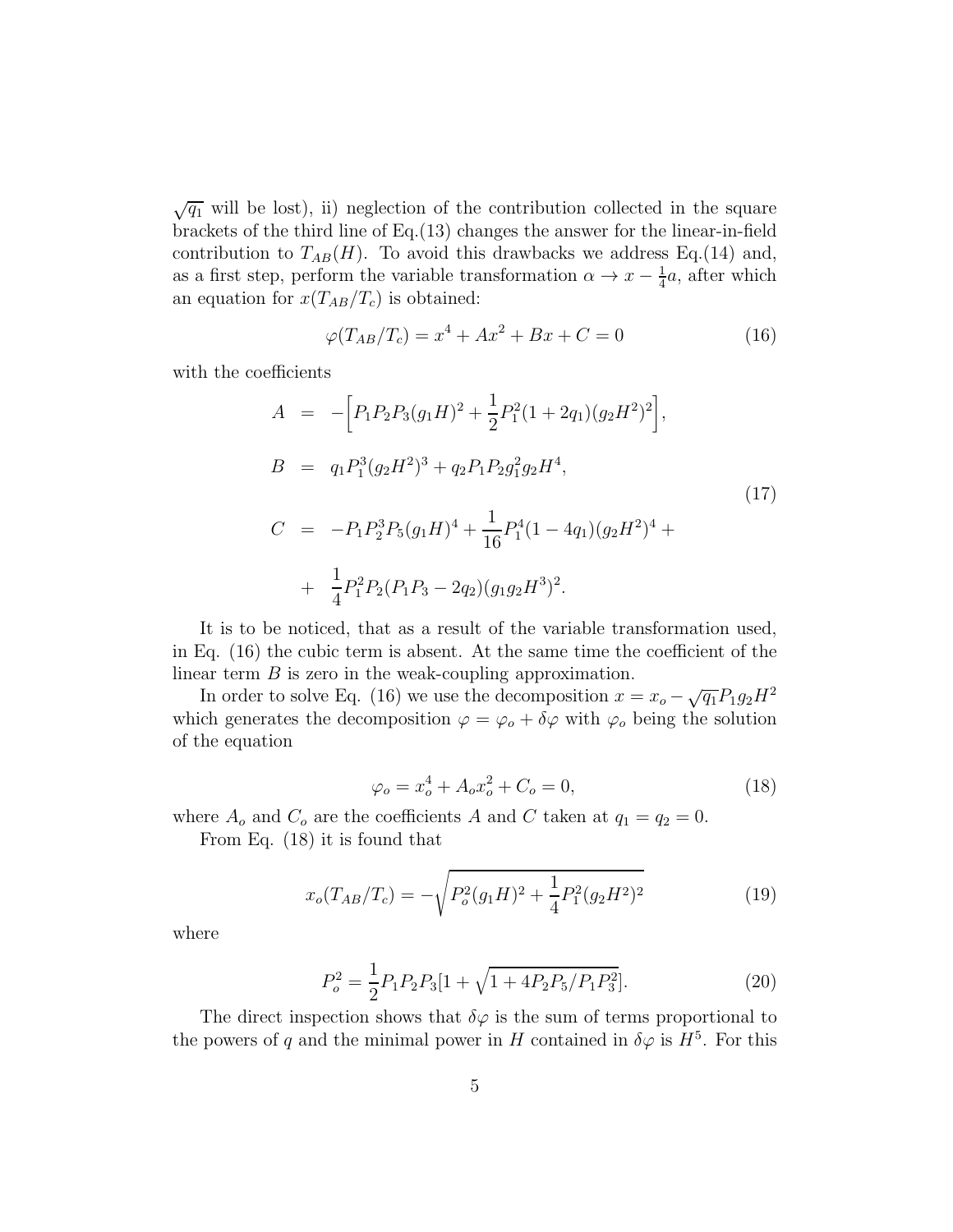reason we can use an approximation with  $\delta\varphi$  disregarded, and as a result it is found that

$$
\alpha(T_{AB}/T_c) = x - \frac{1}{4}a = x_o - \sqrt{q_1}P_1g_2H^2 - \frac{1}{2}P_1g_2H^2 =
$$
  
= 
$$
-P_1\left(\frac{1}{2} + \sqrt{q_1}\right)g_2H^2 - \sqrt{P_o^2(g_1H)^2 + \frac{1}{4}P_1^2(g_2H^2)^2}.
$$
 (21)

Using this result we finally have the following simple answer for  $\tau_{AB}$ :

$$
\tau_{AB} = P_1 \left(\frac{1}{2} + \sqrt{q_1}\right) \kappa h^2 + \sqrt{P_o^2(\eta h)^2 + \frac{1}{4} P_1^2(\kappa h^2)^2}.
$$
 (22)

By introducing a characteristic magnetic field  $H_* = 2(P_o/P_1)(\eta/\kappa)H_o$  the asymptotic regions where the quadratic-in-field  $(H \gg H_*)$  and the linearin-field  $(H \ll H_*)$  contributions to  $T_{AB}$  prevail are found:

$$
\tau_{AB} = \begin{cases} P_1(1+\sqrt{q_1})\kappa h^2, & H >> H_* \\ P_o \eta h, & H << H_*. \end{cases}
$$
 (23)

For  $H \gg H^*$  the well known result [4,8] is reproduced.

In order to isolate the role of the linear-in-field contribution to  $T_{AB}$  it is convenient to consider

$$
\delta \tau_{AB}(h) = \tau_{AB}(h) - (1 + \sqrt{q_1})P_1 \kappa h^2,\tag{24}
$$

and construct graphically

$$
f(h) = \delta \tau_{AB}(h)/h = P_o \eta(\sqrt{1 + (h/h_*)^2} - h/h_*), \tag{25}
$$

where the scaling value  $h_* = 2(P_o/P_1)(\eta/\kappa)$ .

Below  $f(h)$  is plotted for the pressure  $P = 10$  *bar*  $(P_o \eta \simeq 5, 4 \cdot 10^{-2}, h_* \simeq$  $1, 6 \cdot 10^{-2}$ ).

#### Acknowledgements

The authors highly appreciate the valuable discussions with late Dr. Sh.Nikolaishvili.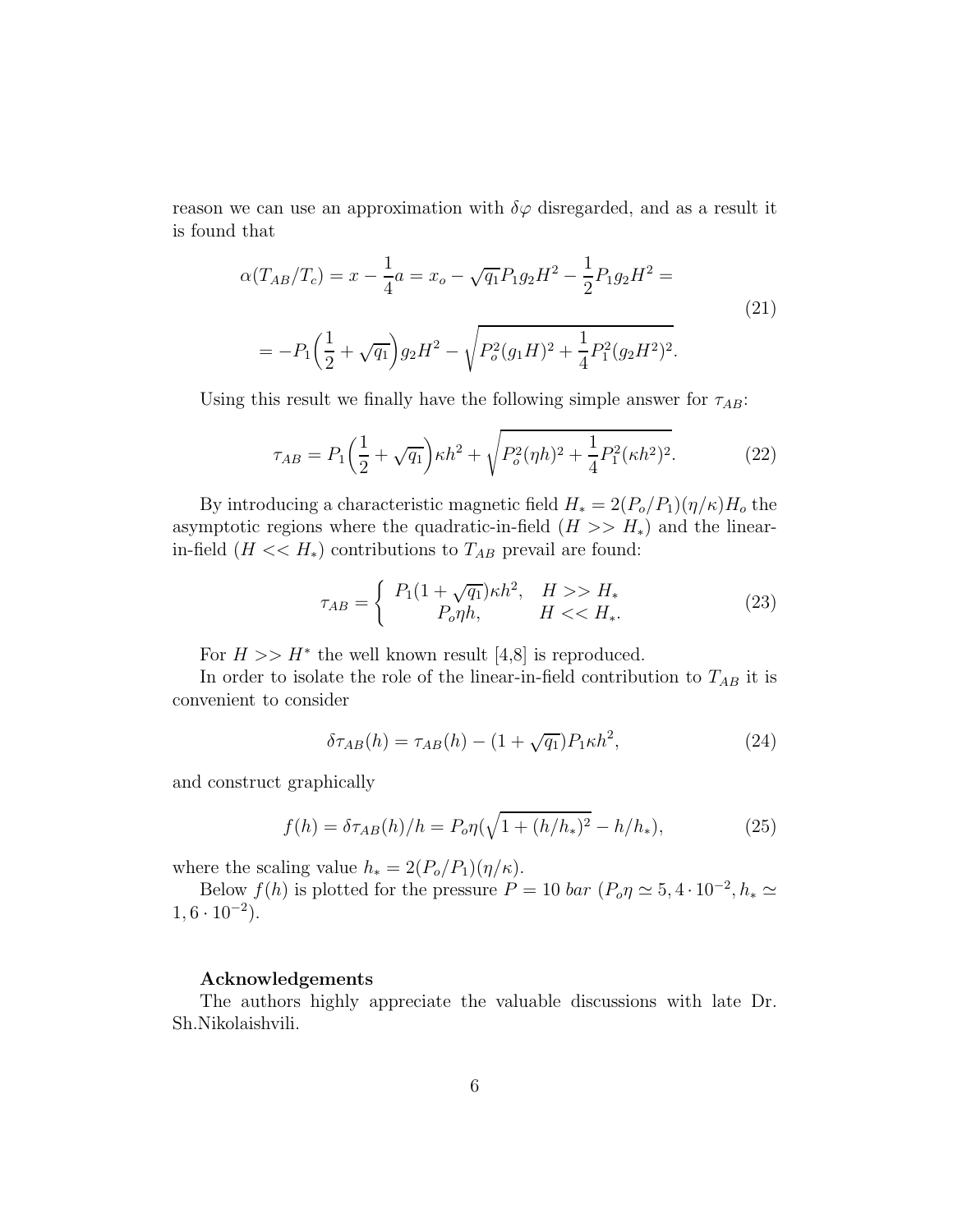

Figure 1: The bold curve corresponds to the Landau parameter  $F_o^a = -3/4$ and the thin curve is constructed at  $F_o^a = 0$ . It is obvious that the Fermi liquid effect shifts the linear-in-field contribution to rather small values of  $H << H_* = h_* H_o \simeq 420$  G.

### Appendix

The coefficients  $P_a$  ( $a = 1, 2, 3, 4, 5$ ) and  $q_a$  ( $a = 1, 2$ ) introduced in the main text are defined as follows:

$$
P_1 = \frac{\beta_{245}}{2\beta_{345} - 3\beta_{13}},
$$
  
\n
$$
P_2 = \frac{3\beta_{12} + \beta_{345}}{\beta_4 - 3\beta_1 - \beta_{35}},
$$
  
\n
$$
P_3 = \frac{\beta_{45} - 3\beta_1 - \beta_3}{-\beta_5},
$$
  
\n
$$
P_4 = \frac{-2\beta_1}{\beta_{345}},
$$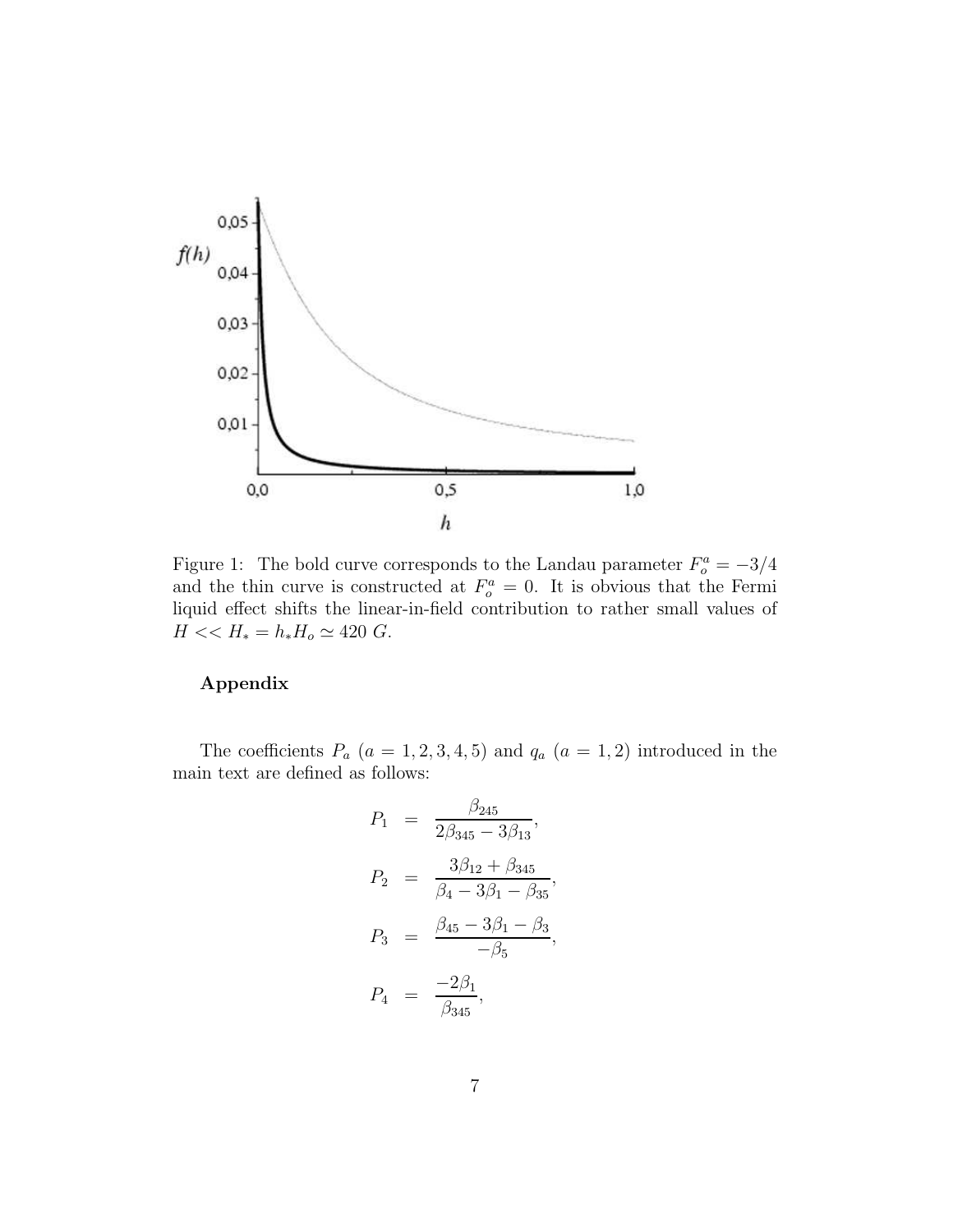$$
P_5 = \frac{-\beta_1}{2(\beta_4 - 3\beta_1 - \beta_{35})}.
$$
  
\n
$$
q_1 = \frac{(3\beta_{12} + \beta_{345})(2\beta_{13} - \beta_{345})}{\beta_{245}\beta_{345}},
$$
  
\n
$$
q_2 = P_1 P_3 - P_2 P_4,
$$

where  $\beta_{ij\cdots} = \beta_i + \beta_j + \cdots$ .

The coefficients  $q_1$  and  $q_2$  contain only the strong-coupling corrections  $\delta \beta_i$ defined according to the decomposition

$$
\beta_1 = -\beta_o + \delta \beta_1,
$$
  
\n
$$
\beta_2 = 2\beta_o + \delta \beta_2,
$$
  
\n
$$
\beta_3 = 2\beta_o + \delta \beta_3,
$$
  
\n
$$
\beta_4 = 2\beta_o + \delta \beta_4,
$$
  
\n
$$
\beta_5 = -2\beta_o + \delta \beta_5,
$$
  
\n
$$
\beta_o = \frac{7\zeta(3)}{240} \frac{N_F}{(\pi T_c)^2}.
$$

## References

- [1] W.J. Gully et al., *Phys. Rev.* A 8, 1633 (1973).
- [2] D.N. Paulson et al., *Phys. Rev. Lett.* 32, 1098 (1974).
- [3] J.D. Feder et al., *Phys. Rev. Lett.* 47, 428 (1981).
- [4] V. Ambegaonar and D. Mermin, *Phys. Rev. Lett.* 30, 81 (1973).
- [5] K. Bedell and K. Quadar, *Phys. Rev.* B 30, 2894 (1984).